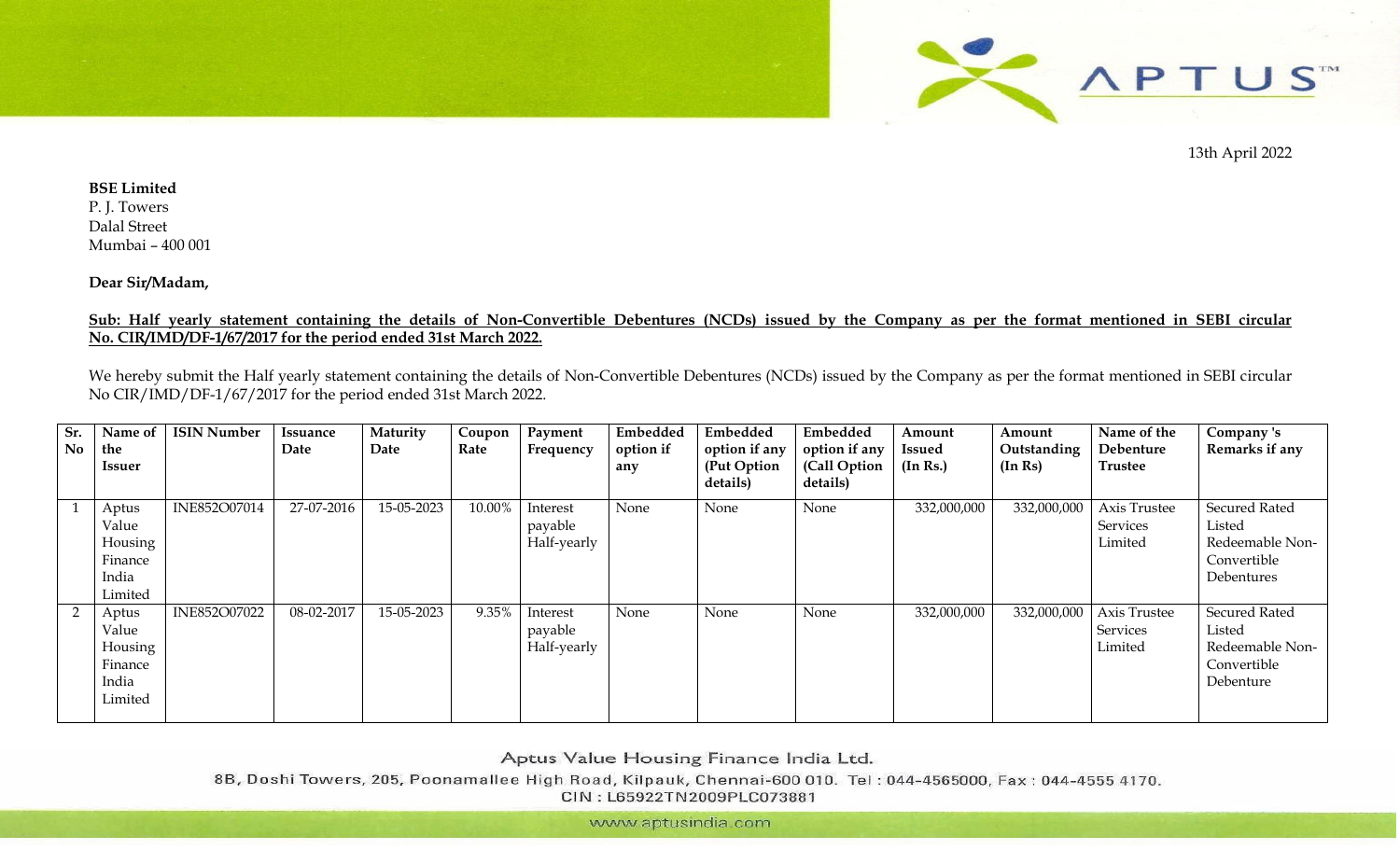

| Sr.<br><b>No</b> | Name of<br>the<br><b>Issuer</b>                          | <b>ISIN Number</b> | Issuance<br>Date | Maturity<br>Date | Coupon<br>Rate | Payment<br>Frequency               | Embedded<br>option if<br>any | Embedded<br>option if any<br>(Put Option<br>details) | Embedded<br>option if any<br>(Call Option<br>details) | Amount<br><b>Issued</b><br>(In Rs.) | Amount<br>Outstanding<br>(In Rs) | Name of the<br>Debenture<br><b>Trustee</b> | Company's<br>Remarks if any                                                  |
|------------------|----------------------------------------------------------|--------------------|------------------|------------------|----------------|------------------------------------|------------------------------|------------------------------------------------------|-------------------------------------------------------|-------------------------------------|----------------------------------|--------------------------------------------|------------------------------------------------------------------------------|
| 3                | Aptus<br>Value<br>Housing<br>Finance<br>India<br>Limited | INE852O07030       | 18-05-2017       | 15-05-2023       | 9.80%          | Interest<br>payable<br>Half-yearly | None                         | None                                                 | None                                                  | 333,000,000                         | 333,000,000                      | Axis Trustee<br>Services<br>Limited        | Secured, Rated,<br>Listed,<br>Redeemable Non-<br>Convertible<br>Debentures   |
|                  | Aptus<br>Value<br>Housing<br>Finance<br>India<br>Limited | INE852O07071       | 20-06-2018       | 20-06-2025       | 10.00%         | Interest<br>payable<br>Monthly     | None                         | None                                                 | None                                                  | 500,000,000                         | 500,000,000                      | Axis Trustee<br>Services<br>Limited        | Secured, Rated,<br>Listed,<br>Redeemable Non-<br>Convertible<br>Debentures   |
| $5\phantom{.}$   | Aptus<br>Value<br>Housing<br>Finance<br>India<br>Limited | INE852O07097       | 20-08-2018       | 20-08-2025       | 10.00%         | Interest<br>payable<br>Monthly     | None                         | None                                                 | None                                                  | 1,250,000,000                       | 1,250,000,000                    | Axis Trustee<br>Services<br>Limited        | Secured, Rated,<br>Listed,<br>Redeemable Non-<br>Convertible<br>Debentures   |
| 6                | Aptus<br>Value<br>Housing<br>Finance<br>India<br>Limited | INE852O07105       | 08-01-2019       | 03-11-2025       | 10.36%         | Interest<br>payable<br>Half-yearly | None                         | None                                                 | None                                                  | 101,00,00,000                       | 101,00,00,000                    | Axis Trustee<br>Services<br>Limited        | Secured, Rated,<br>Unlisted,<br>Redeemable Non-<br>Convertible<br>Debentures |

Aptus Value Housing Finance India Ltd.

8B, Doshi Towers, 205, Poonamallee High Road, Kilpauk, Chennai-600 010. Tel: 044-4565000, Fax: 044-4555 4170. CIN: L65922TN2009PLC073881

www.aptusindia.com